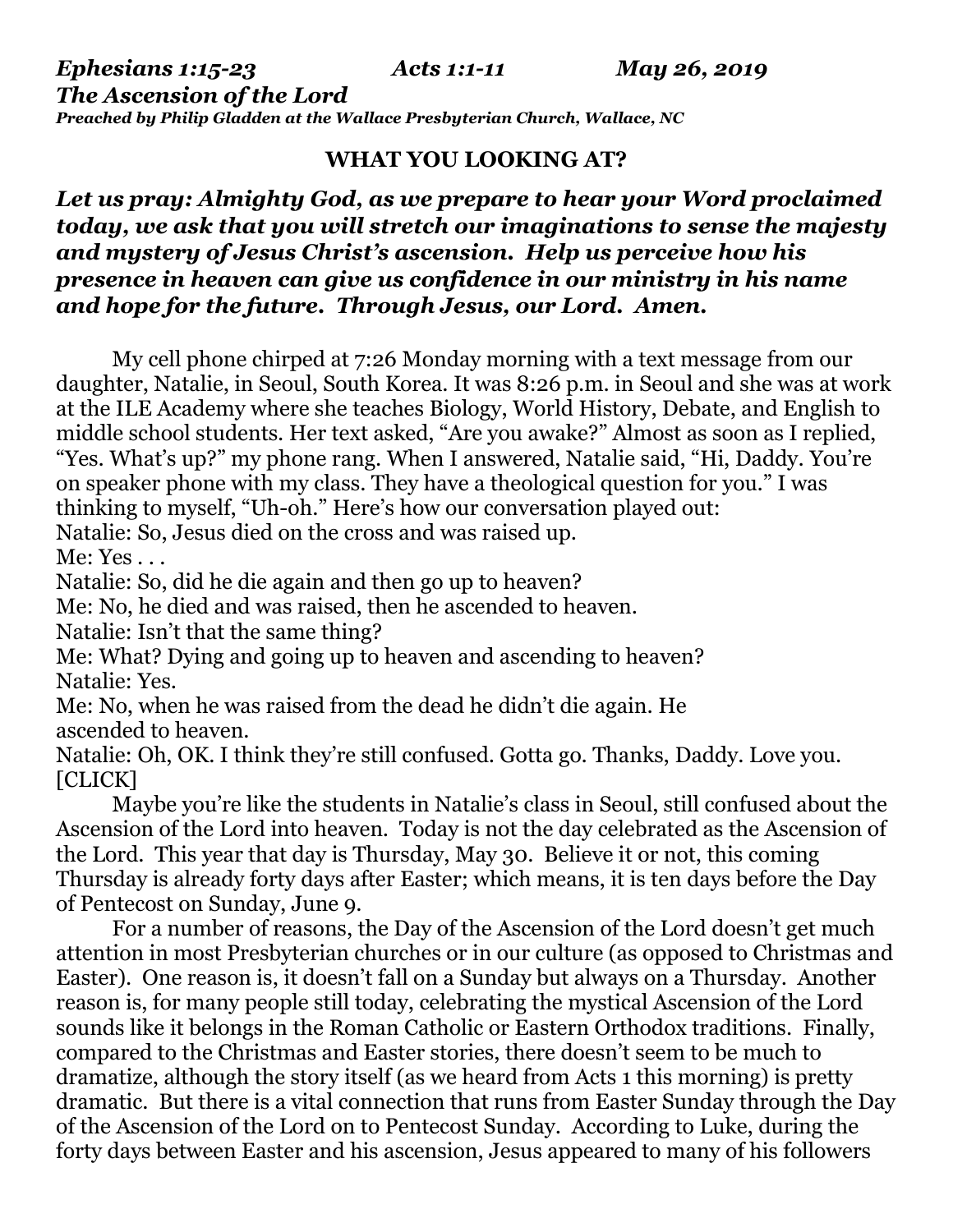and taught them many things. Between the ascension and the Day of Pentecost, Jesus' disciples waited for the promised Holy Spirit.

But what does the Ascension of the Lord mean?

First, let me tell you what this sermon is not about, although these topics can be pretty interesting to talk about. This sermon is not about the physics of Jesus rising up through the air. This sermon will not try to describe what you and I might have seen if we had been there that day or if we could watch a live stream of the event itself. And this sermon is not about the difference between the world view of first century people in Palestine and post-Enlightenment people in twenty-first century North Carolina.

So then, what is this sermon about? It's about what the story of the Ascension of Jesus into heaven means for your life and mine and, especially, for the ministry of this church.

Despite our benign neglect of the Ascension of the Lord, the early church thought it was so important it was included as an indispensable part of the earliest creeds and confessions of faith.

The Nicene Creed, dating from the  $4<sup>th</sup>$  and  $5<sup>th</sup>$  centuries A.D. proclaims:

For us and for our salvation he came down from heaven; he became incarnate by the Holy Spirit and the virgin Mary, and was made human. He was crucified for us under Pontius Pilate; he suffered and was buried. The third day he rose again, according to the Scriptures. He ascended to heaven and is seated at the right hand of the Father. He will come again with glory to judge the living and the dead. His kingdom will never end.

Almost every Sunday in worship we use the words of the Apostles' Creed to affirm:

 I believe in Jesus Christ, his only Son, our Lord, who was conceived by the Holy Spirit and born of the virgin Mary. He suffered under Pontius Pilate, was crucified, died, and was buried; he descended to hell. The third day he rose again from the dead. He ascended to heaven and is seated at the right hand of God the Father almighty. From there he will come to judge the living and the dead.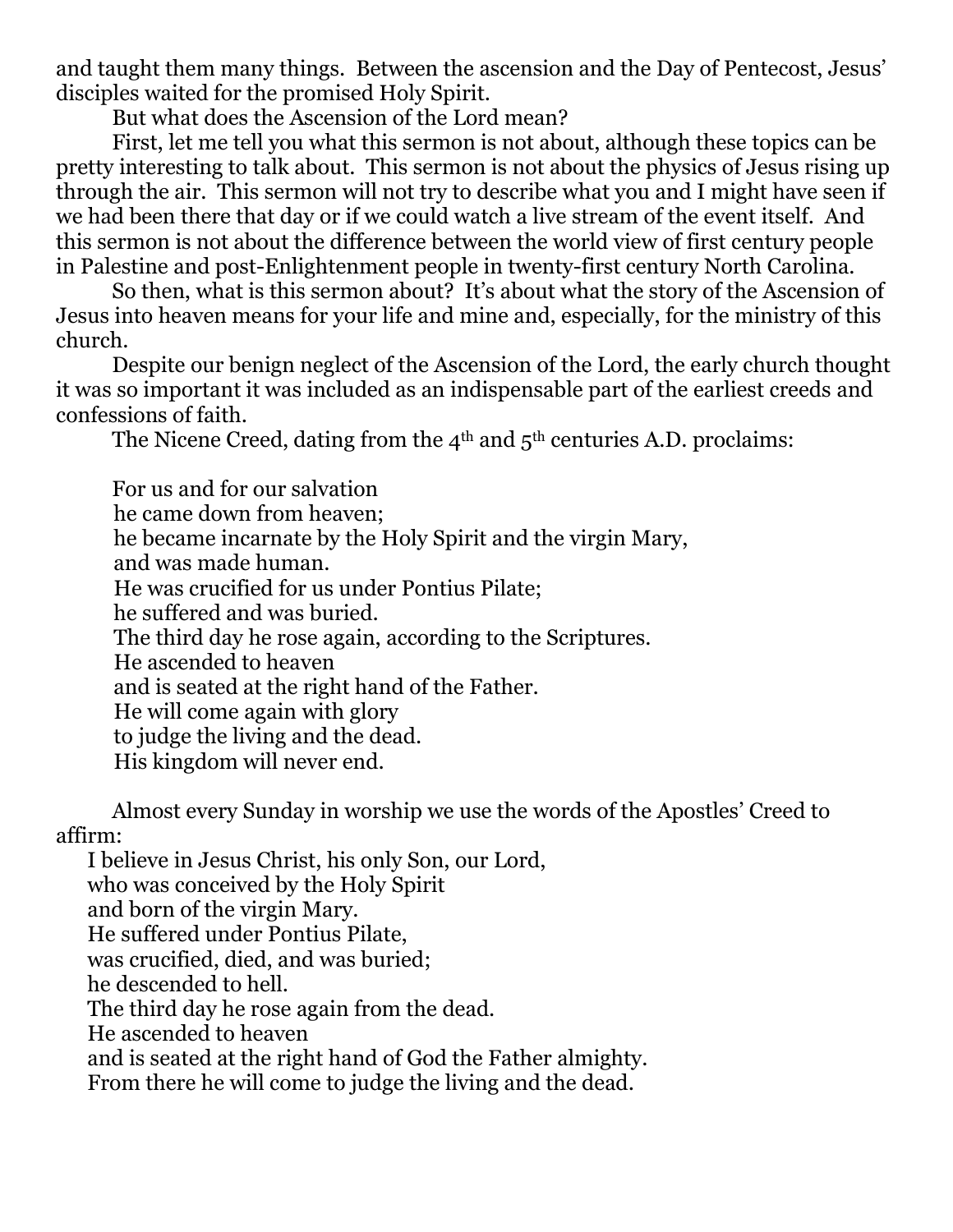Question 47 of the Study Catechism of the Presbyterian Church (U.S.A.) asks, "What do you affirm when you say that 'he ascended into heaven and is seated at the right hand of the Father'?" The answer is, "First, that Christ has gone to be with the Father, hidden except to the eyes of faith. Second, however, that Christ is not cut off from us in the remote past, or in some place from which he cannot reach us, but is present to us here and now by grace. He reigns with divine authority, protecting us, guiding us, and interceding for us until he returns in glory."

So, I will ask you, what do we mean when we say "The third day he rose again from the dead. He ascended to heaven and is seated at the right hand of God the Father almighty. From there he will come to judge the living and the dead"? An important clue can be found in the question the two men in white robes asked the disciples, "Men of Galilee, why do you stand looking up toward heaven?" (Acts 1:11) Can't you imagine Simon Peter, and his brother Andrew, and James, and John, and Philip, and Bartholomew, and Matthew, and Thomas, and James son of Alphaeus, and Simon the Zealot, and Judas son of James standing slack-jawed and glassy-eyed, frozen in their tracks, staring up at the cloud above them? How do you suppose they answered the two men's question?

Here is one person's take on that scene:

The disciples are standing there, first looking at Jesus ascending and then staring at the clouds. They then hear a voice asking them what they are looking at.

"Uh, the sky."

"Don't you think you ought to get on with what Jesus told you to do?"

"Guess so."

And that writer says, "And there is one of the great challenges the church has always faced. Adoration or action. Worship or service. Contemplation or engagement. Let's be clear. It's not a choice. All are a part of the life of a Christian. They feed each other. Sometimes, though, we are a bit like those disciples, standing there with our feet on the ground and our heads in the clouds. We get a little distracted. We get a little preoccupied and sidetracked. But then someone, or something, says, 'What are you looking at?' And that is Ascension's moment of grace. It is a moment when we are invited to reexamine our calling and our discipleship. So it's up to us. We can be so heavenly minded that we are no earthly good, or we can about the work of expanding the realm of God. What are you looking at?"<sup>1</sup>

Two thousand years later, that understanding of what the Ascension means brings the mysterious event directly to bear on your discipleship and mine. When Jesus was telling his disciples goodbye the night before his death, he made this astounding claim, "Very truly, I tell you, the one who believes in me will also do the works that I do and, in fact, will do greater works than these, because I am going to the Father." (John 14:12) In two weeks, on Pentecost Sunday, we will celebrate the gift of the Holy Spirit, who gives us the power to do the works Jesus Christ calls us and expects us to do on this earth.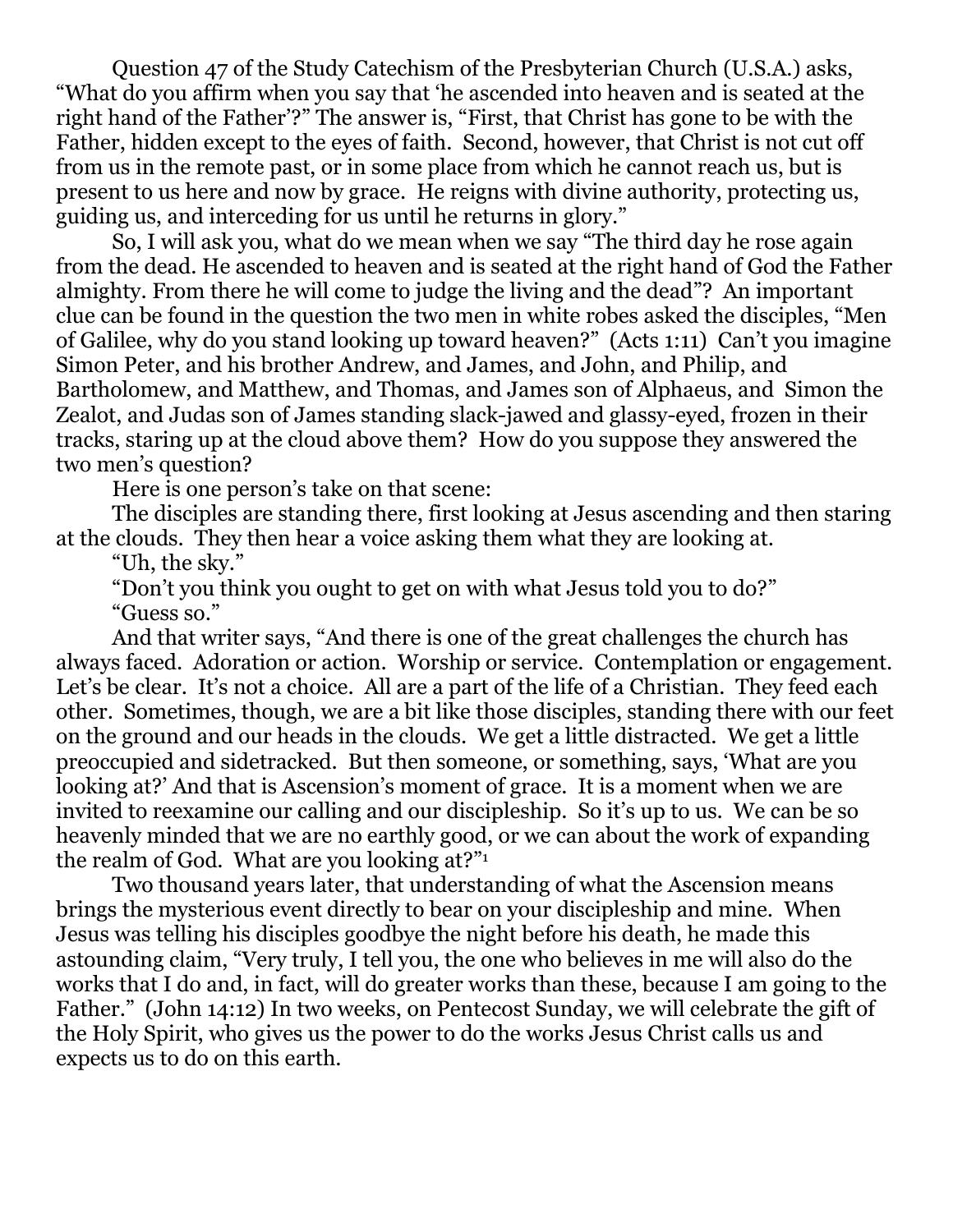Tradition has it that St. Teresa of Avila, a 16th century Carmelite nun, mystic, reformer, and writer wrote these famous words:

*Christ has no body but yours, No hands, no feet on earth but yours, Yours are the eyes with which he looks Compassion on this world, Yours are the feet with which he walks to do good, Yours are the hands, with which he blesses all the world. Yours are the hands, yours are the feet, Yours are the eyes, you are his body. Christ has no body now but yours, Yours are the eyes with which he looks compassion on this world. Christ has no body now on earth but yours.*2

That's a daunting thought, isn't it? And, yet, it's a comforting and empowering thought. We are Christ's body to do Christ's work here on earth. And if we stand with our feet rooted in the ground and our heads in the clouds, staring up at heaven, it's going to be very difficult to be about the business and work Christ calls us to do.

A contemporary poet and songwriter in the Presbyterian Church named Carolyn Gillette shares her gift of relating the truths of our faith to our everyday lives of discipleship and mission. Her Ascension Day hymn is sung to the tune of "The Day of Resurrection" (appropriately enough), so if you know that hymn, you might hum along with the words. It goes like this:

*O Christ, when you ascended, you took your rightful throne; Your time on earth had ended – yet we weren't left alone. You reign o'er earth and heaven; your Spirit guides our way. Your prayers uphold your people; you lead your church each day.*

*8*

*We look at earthly rulers and see what they command: We note their years of power, the borders of their land. Yet, Lord you are not bounded by things like time and space; Your reign is never-ending, you rule in every place.*

*We're tempted, Lord, to leave you in stories nicely told; Sometimes we don't believe you and say your ways are old. Sometimes we feel so lonely and live in doubt and fear – But your ascension means, Lord, you're present with us here.*

*It's often quite a challenge to follow in your Way; We're easily distracted! It's hard, Lord, to obey. Sometimes we give you Sundays – an hour, maybe two – But your ascension means, Lord, all life belongs to you.*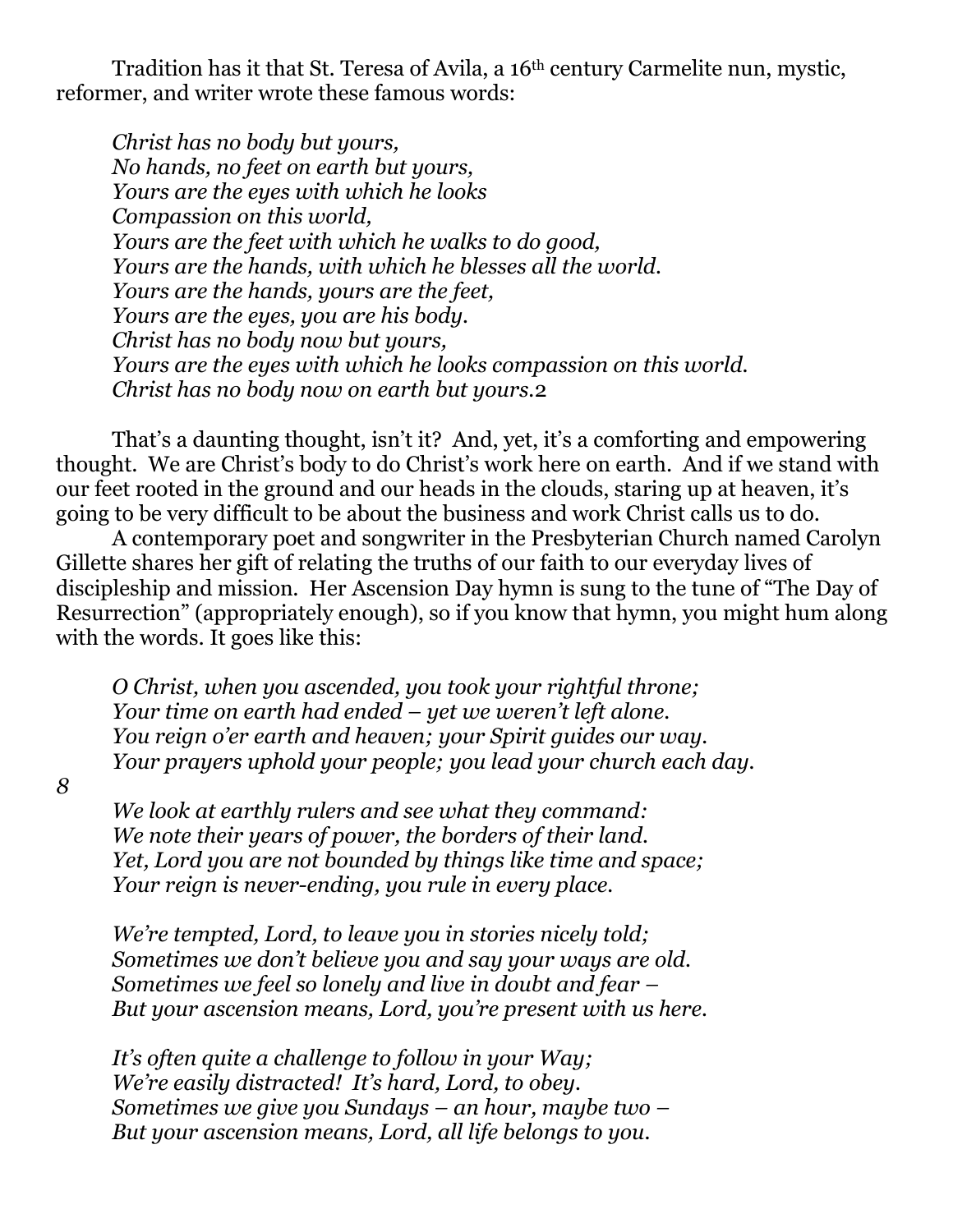*One day, O Lord, we'll know you, as we are fully known; One day this world of sinners will bow before your throne. One day, God's whole creation will sing and praise your name; On earth as now in heaven, we'll celebrate your reign.*

The Ascension of our Lord helps us look back and claim the promise of Easter Sunday. It also helps us look ahead and claim the gifts of God's Holy Spirit. As one writer has put it so well, "For us in the church, Ascension Sunday can be a time when we remind ourselves of the important work to which we have been called. Christ's work is now our work. Without the Spirit's empowering presence, our work cannot be faithfully offered. Ascension Sunday, then, connects us to Pentecost and the gifts for ministry that the Spirit provides."<sup>3</sup>

Perhaps you have noticed in the monthly newsletter, in the digest of the actions of the session, it is always noted that "the session conducted the meeting as a worship service." A very important part of each meeting is our time for Bible study and discussion. This past Tuesday night I read the story of Pentecost from Acts 2:1-11 and Paul's list of the fruit of the Spirit in Galatians 5. Then we discussed a most interesting article by Rev. Joan Gray, who was moderator of the 217th General Assembly from 2006 – 2008. She will be the preacher and keynote speaker at the East Community Gathering of our presbytery on June 15. Her article generated lots of good discussion among the members of the session. Its title is "The God-Powered Church. Rev. Gray begins her essay with these words: "The Church of Jesus Christ was created from the beginning to be God-powered. On the day of Pentecost, the Holy Spirit descended upon the disciples, who were then empowered to be God's hands and feet and mouths to the world. What about our churches today? Where does our power come from? Below are some characteristics of God-powered churches. Read them prayerfully and think about how you see your church exhibiting these characteristics."

As I read through the list of characteristics of a God-powered church, think about our congregation. As the elders and I discussed Tuesday night, which of the characteristics are strengths of our church? Are there areas where you see room for improvement? I think this is a good way to ask ourselves, "What are you looking at?"

**God-powered churches experience church as a divine-human partnership.** This is the way Jesus intended the church, his body, to operate. In this partnership what we do is important. What God does is essential. God's will for us unfolds as we are drawn into this partnership.

**God-powered churches make nurturing relationship with God a top priority.** All deep relationships involve paying attention to the other. Our commitment to this God-relationship requires that we invest ourselves in practices, postures, habits, etc., that build the relationship.

**God-powered churches are equipped by the Holy Spirit.** We are not capable of being the Body of Christ for the world without the empowering work of the Holy Spirit. With the Spirit, all things are possible.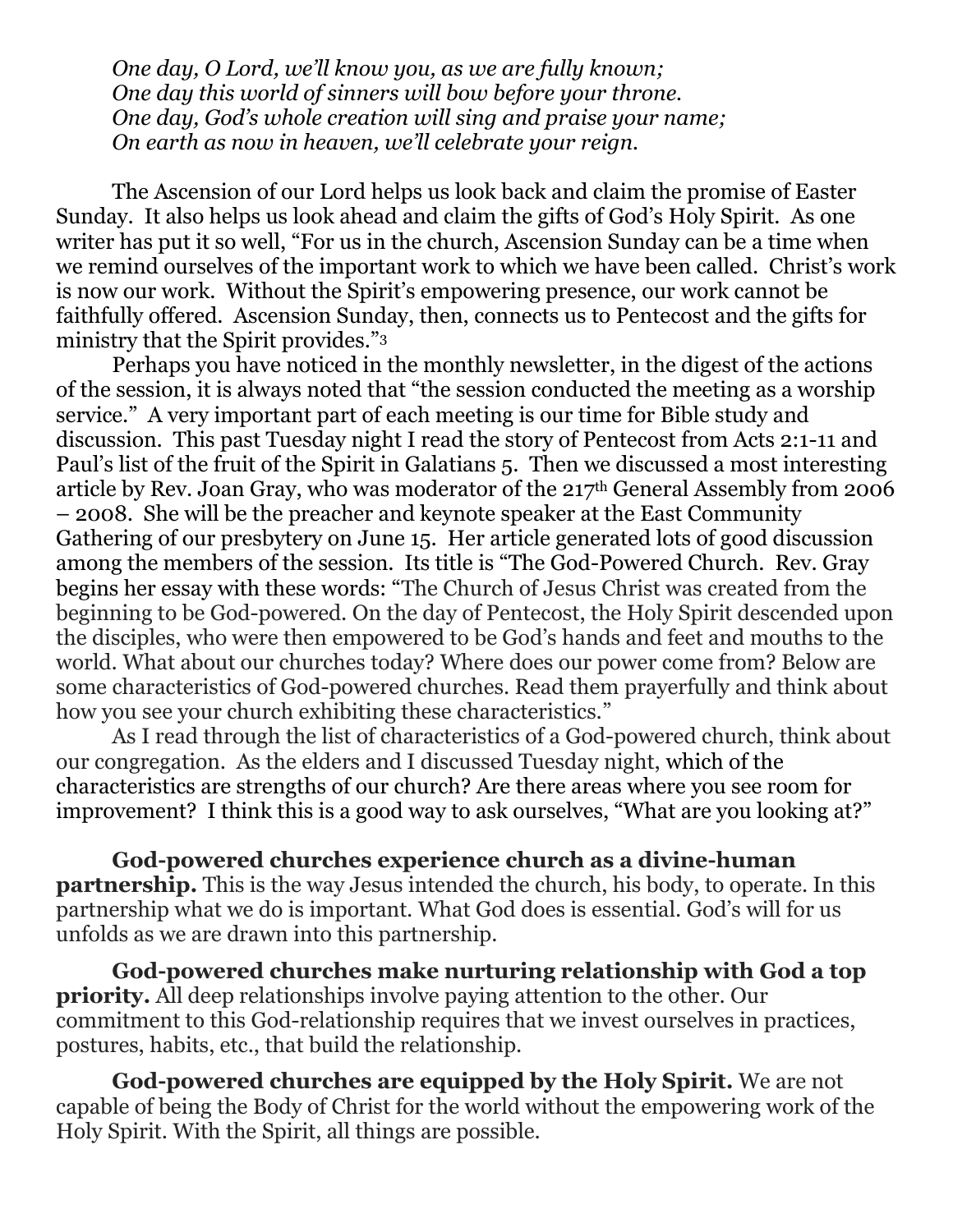**God-powered churches live by prayer.** Prayer gives the Holy Spirit "place and space" to work in our lives. We will never fully understand prayer but practicing it obediently and faithfully opens the way for God to do more than we could ever ask or imagine.

**God-powered churches are shaped and guided by engagement with Scripture.** Engagement with God's word is necessary to do God's work. God-powered churches open up creative space so that people can hear God's voice speaking personally to them through Scripture.

**God-powered churches require spiritual leaders.** Spiritual leaders are passionate about God and live toward the goal of having God firmly seated at the center of their lives and of their church. These leaders have a lively relationship with a God who is always doing a new thing.

**God-powered churches take spiritual realities and resources seriously.** In the God-powered church as people pray and act in faith, God draws the resources to do what God wants to be done. The God who calls is the God who provides.

**God-powered churches live to serve.** Church exists to do God's will by the power of the Spirit out in the world as well as inside the church. God's mission is the reason for their existence and the focus of their energies.

**God-powered churches are places of transformation.** Living close to Jesus through the Holy Spirit changes us. It has a transforming impact not only on individuals, but also on families, churches, communities, and the world.

**God-powered churches teach and practice discernment.** Decisions shape our common life, and *HOW* we decide things is important. God-powered congregations discover that coming at decisions through seeking God's will shapes them into being more Godly in their life and mission.<sup>4</sup>

Wallace Presbyterian Church, what are you looking at?

*Let us pray: Most High God, we are witnesses to the life of Jesus Christ: written in the Law, promised by the prophets, sung by the psalmists; given in love for the world, risen from the dust of death, lifted up in heavenly glory. Let our lives proclaim Christ's life. Wrap us in your power and presence so that we may worship you always, continually blessing your name; through Jesus Christ our Savior, who lives and reigns with you in the unity of the Holy Spirit. Amen.*